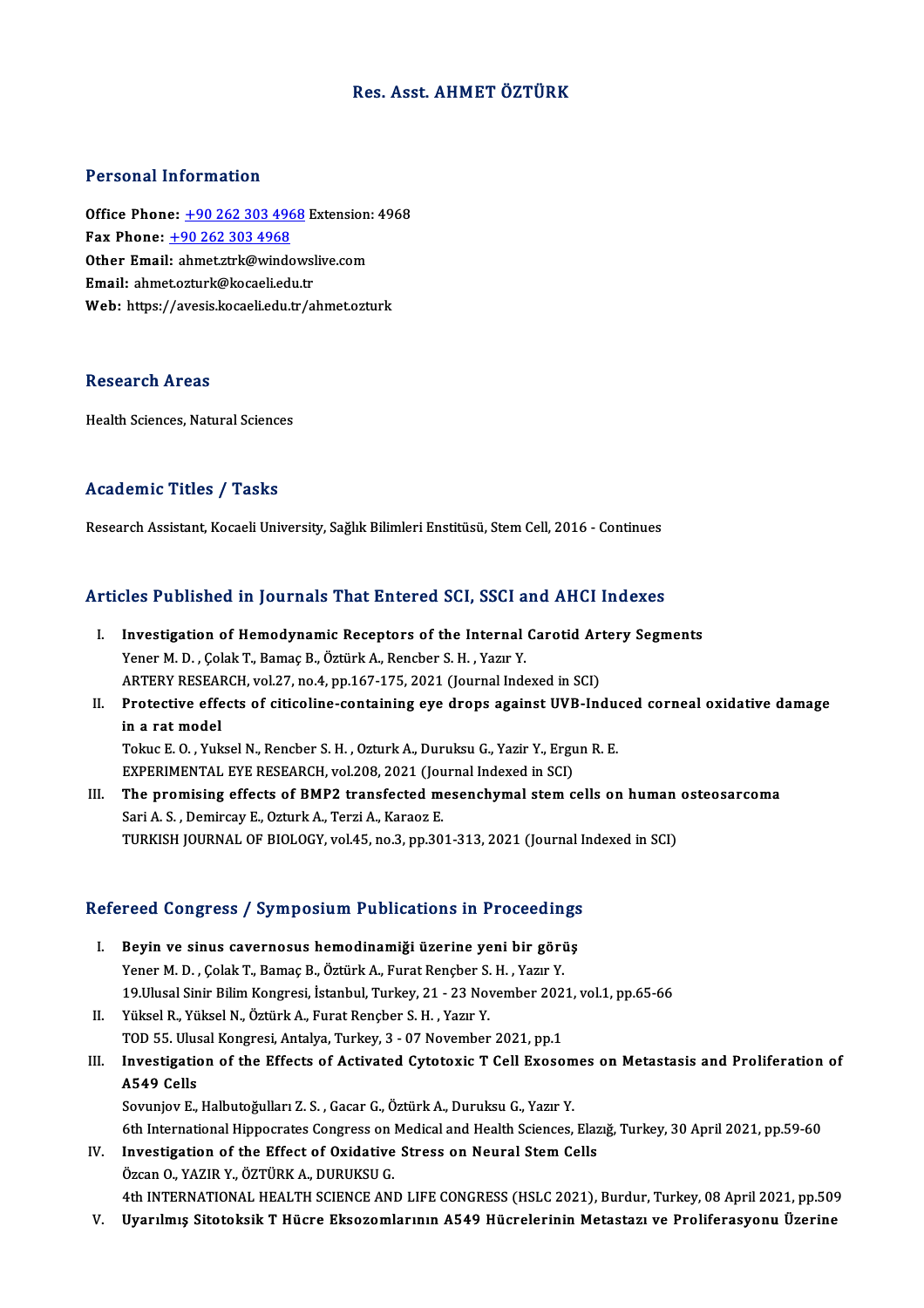Etkilerinin Araştırılması

SOVUNJOVE.,HALBUTOĞULLARIZ.S. ,GACARG.,ÖZTÜRKA.,DURUKSUG.,YAZIRY.

- 6th International Hippocrates Congress on Medical and Health Sciences, Elazığ, Turkey, 30 April 2021, vol.1, pp.59 SOVUNJOV E., HALBUTOĞULLARI Z. S. , GACAR G., ÖZTÜRK A., DURUKSU G., YAZIR Y.<br>6th International Hippocrates Congress on Medical and Health Sciences, Elazığ, Turkey, 30 April 2021, vol.1, pp.59<br>7. Protection of the Cell She 6th International Hippocrates Congress on Medical and Health Sciences, Elazy<br>Protection of the Cell Sheet Placed in 'Alginate Macrocapsule Contain<br>from the Host Immune System After Transplantation to Diabetic Rat<br>Öncel Dum
- Protection of the Cell Sheet Placed in 'Alginate Macroca<br>from the Host Immune System After Transplantation to<br>Öncel Duman B., Yazır Y., Öztürk A., Halbutoğulları Z. S. , Mert S.<br>1th International Hoalth Sciences and Biomed from the Host Immune System After Transplantation to Diabetic Rat<br>Öncel Duman B., Yazır Y., Öztürk A., Halbutoğulları Z. S., Mert S.<br>1th International Health Sciences and Biomedical Congress, 23 January 2021

VII. Deneysel UVB Işınına Bağlı Korneal Hasar Modelinde Citicoline İçeren Damlanın Antioksidan 1th International Health Sciences and Biomedical Congress, 23 January 2021<br>Deneysel UVB Işınına Bağlı Korneal Hasar Modelinde Citicoline İçeren Damlanın Antioksidan<br>Mekanizmalar Üzerinden Yara İyileşmesine Etkisinin ve Hüc Deneysel UVB Işınına Bağlı Kornea<br>Mekanizmalar Üzerinden Yara İyile<br>Histopatolojik Olarak Araştırılması<br>TOKUCE Ö. YAZIB V. DUBUKSU C. EU Mekanizmalar Üzerinden Yara İyileşmesine Etkisinin ve Hücre :<br>Histopatolojik Olarak Araştırılması<br>TOKUÇ E. Ö. , YAZIR Y., DURUKSU G., FURAT RENÇBER S. H. , ÖZTÜRK A.<br>TOD 52. ULUSAL KONCRESİ Antalya Turkay 6, 10 Navambar 20 Histopatolojik Olarak Araştırılması<br>TOKUÇ E. Ö. , YAZIR Y., DURUKSU G., FURAT RENÇBER S. H. , ÖZTÜRK A.<br>TOD 53. ULUSAL KONGRESİ, Antalya, Turkey, 6 - 10 November 2019

TOKUÇ E. Ö. , YAZIR Y., DURUKSU G., FURAT RENÇBER S. H. , ÖZTÜRK A.<br>TOD 53. ULUSAL KONGRESİ, Antalya, Turkey, 6 - 10 November 2019<br>VIII. EGF and Hypoxic Conditions in Human Adipose Tissue Mesenchymal Stem Cells Improve Protectsfrom Aging<br>Halbutoğulları Z. S., Uslu G., Gacar G., Öztürk A., Duruksu G., Yazır Y. EGF and Hypoxic Conditions in Human Adipose Tissue Mese<br>Protectsfrom Aging<br>Halbutoğulları Z. S. , Uslu G., Gacar G., Öztürk A., Duruksu G., Yazır Y.<br>International Hinneerates Congress on Medical and Health Sciences Protectsfrom Aging<br>Halbutoğulları Z. S. , Uslu G., Gacar G., Öztürk A., Duruksu G., Yazır Y.<br>International Hippocrates Congress on Medical and Health Sciences, Ankara, Turkey, 1 - 03 March 2019<br>INSAN DENTAL PHLBA KAYNAKLI

IX. İNSAN DENTAL PULPA KAYNAKLI KÖK HÜCRELERİNDEİLERLEYEN PASAJLA BİRLİKTE DEĞİŞEN International Hippocrates Congress on Medical and H<br>**İNSAN DENTAL PULPA KAYNAKLI KÖK HÜCREL**<br>AQUAPORİN PROFİLİNİN DEĞERLENDİRİLMESİ<br>AVTEKİN A. YAZIR V. BAĞLAR ACIKSARLA, DURUKSI AYTEKİNA.,YAZIRY.,BAĞLARAÇIKSARIA.,DURUKSUG.,ÖZTÜRKA.,UTKANT. AQUAPORIN PROFILININ DEĞERLENDIRILMESI<br>AYTEKIN A., YAZIR Y., BAĞLAR AÇIKSARI A., DURUKSU G., ÖZTÜRK A., UTKAN T.<br>International HippocratesCongress on Medical and Health Sciences, Ankara, Turkey, 1 - 03 March 2019, vol.236<br>

AYTEKİN A., YAZIR Y., BAĞLAR AÇIKSARI A., DURUKSU G., ÖZTÜRK A., UTKAN T.<br>International HippocratesCongress on Medical and Health Sciences, Ankara, Turkey, 1 - 03 March 2019, vol.2:<br>X. The Comparative Investigation of Heal International HippocratesCongress on Medical and Health Sciences, Ankara, Turkey, 1 - 03 March 2014<br>The Comparative Investigation of Healing and Anti-Cancer Effects of Resveratrol with CDE<br>Assisted, Mesenchymal Stem Cell – The Comparative Investigation of Healing and Anti-Cancer Effects of Resveratrol with CD8 T Cell<br>Assisted, Mesenchymal Stem Cell – Based Treatment in Animal Model of Chondrosarcoma<br>Gacar G., Halbutoğulları Z. S. , Gültekin Assi:<br>Gaca<br>et al.<br>7 Mu Gacar G., Halbutoğulları Z. S. , Gültekin A., İşgören S., Duruksu G., Kaya A., Yusufoğlu S., Kılıç K. C. , Öztürk A., Yazır `<br>et al.<br>7.Multidisipliner Kanser Araştırma ve 1.Temel Onkoloji Kongresi (Uluslararası Katılımlı), et al.<br>7 Multidisipliner Kanser Araştırma ve 1.Temel Onkoloji Kongresi (Uluslararası Katılımlı), Diyarbakır, Turkey, 11

14 October 2018, vol 1, pp 132

XI. The Effect of Flattening Filter-Free Beams with Different Single Fraction Doses on the Survival of The Effect of Flattening Filter-Free Beams with Different Single Framenostate Cancer Cell<br>Prostate Cancer Cell<br>Ceylan C., Öztürk A., Güngör G., Duruksu G., Yazır Y., Aksu M. G. , Gündoğdu Ö.<br>60th Annual Mesting of the Amer

60th Annual Meeting of the American-Association-of-Physicists-in-Medicine, New York, United States Of America,<br>29 July - 02 August 2018, vol.45, pp.347-348 Ceylan C., Öztürk A., Güngör G., Duruksu G., Ya<br>60th Annual Meeting of the American-Associa<br>29 July - 02 August 2018, vol.45, pp.347-348<br>Desellülerine Kelp ve Aksižer Deluy İska 60th Annual Meeting of the American-Association-of-Physicists-in-Medicine, New York, United<br>29 July - 02 August 2018, vol.45, pp.347-348<br>XII. Desellülarize Kalp ve Akciğer Doku İskelelerinin Farklı Yöntemlerle Dondurulması

- 29 July 02 August 2018, vol.45, pp.347-348<br>Desellülarize Kalp ve Akciğer Doku İskelelerinin Farklı Yöntem<br>ÖZTÜRK A., KILIÇ K. C. , DURUKSU G., HALBUTOĞULLARI Z. S. , YAZIR Y.<br>14 Hlucel Histoloji ve Embriyeleji Kongresi, Desellülarize Kalp ve Akciğer Doku İskelelerinin Farklı Yöntemlerle Donduru<br>ÖZTÜRK A., KILIÇ K. C. , DURUKSU G., HALBUTOĞULLARI Z. S. , YAZIR Y.<br>14. Ulusal Histoloji ve Embriyoloji Kongresi, Antalya, Turkey, 10 - 13 May 20
- ÖZTÜRK A., KILIÇ K. C. , DURUKSU G., HALBUTOĞULLARI Z. S. , YAZIR Y.<br>14. Ulusal Histoloji ve Embriyoloji Kongresi, Antalya, Turkey, 10 13 May 2018, pp.261<br>XIII. Hücrelerinden Arındırılmış Böbrek Dokusunun Saklanması 14. Ulusal Histoloji ve Embriyoloji Kongresi, Antalya, Turkey, 10 - 13 Ma<br>Hücrelerinden Arındırılmış Böbrek Dokusunun Saklanması İçin<br>ÖZTÜRK A., KILIÇ K. C. , DURUKSU G., HALBUTOĞULLARI Z. S. , YAZIR Y.<br>14. Ulusal Histoloj Hücrelerinden Arındırılmış Böbrek Dokusunun Saklanması İçin Uygun Yönter<br>ÖZTÜRK A., KILIÇ K. C. , DURUKSU G., HALBUTOĞULLARI Z. S. , YAZIR Y.<br>14. Ulusal Histoloji ve Embriyoloji Kongresi, Antalya, Turkey, 10 - 13 May 2018, ÖZTÜRK A., KILIÇ K. C. , DURUKSU G., HALBUTOĞULLARI Z. S. , YAZIR Y.<br>14. Ulusal Histoloji ve Embriyoloji Kongresi, Antalya, Turkey, 10 - 13 May 2018, pp.262<br>XIV. Deselülarize Kalp Matriksinin Mezenkimal Kök Hücrelerin

# 14. Ulusal Histoloji ve Embriyoloji Kong<br>Deselülarize Kalp Matriksinin Meze<br>Üzerindeki Etkilerinin İncelenmesi Deselülarize Kalp Matriksinin Mezenkimal K<br>Üzerindeki Etkilerinin İncelenmesi<br>Kılıç K. C. , Yazır Y., Öztürk A., Duruksu G., Gacar G.<br>14 Hlucel Histoleji ve Embriyaleji Kongresi Artalı Üzerindeki Etkilerinin İncelenmesi<br>Kılıç K. C. , Yazır Y., Öztürk A., Duruksu G., Gacar G.<br>14. Ulusal Histoloji ve Embriyoloji Kongresi, Antalya, Turkey, 10 - 13 May 2018, pp.267<br>Determination of Suitable Cryonreservative

Kılıç K. C. , Yazır Y., Öztürk A., Duruksu G., Gacar G.<br>14. Ulusal Histoloji ve Embriyoloji Kongresi, Antalya, Turkey, 10 - 13 May 2018, pp.267<br>XV. Determination of Suitable Cryopreservative Conditions for Decellulariz 14. Ulusal Histoloji ve Embriyoloji Kongresi, Antalya, Turkey, 10 - 13 Ma<br>Determination of Suitable Cryopreservative Conditions for Dec<br>ÖZTÜRK A., KILIÇ K. C. , DURUKSU G., HALBUTOĞULLARI Z. S. , YAZIR Y.<br>4th International Determination of Suitable Cryopreservative Conditions for Decellularized Kidney<br>ÖZTÜRK A., KILIÇ K. C. , DURUKSU G., HALBUTOĞULLARI Z. S. , YAZIR Y.<br>4th International Congress on Applied Biological Sciences, Eskişehir, Tur

ÖZTÜRK A., KILIÇ K. C. , DURUKSU G., HALBUTOĞULLARI Z. S. , YAZIR Y.<br>4th International Congress on Applied Biological Sciences, Eskişehir, Turkey, 3 - 05 May 2018<br>XVI. Investigation of Decellularized Heart Matrix's Imp 4th International Congress on Applied Biological Sciences, Eskişehir, Turkey, 3 - 05 May 2018<br>Investigation of Decellularized Heart Matrix's Impacts on Differentiation Capacity<br>Stem Cell Into Cardiomyocytes<br>Kılıç K. C. , Y Investigation of Decellularized Heart Matrix<br>Stem Cell Into Cardiomyocytes<br>Kılıç K. C. , Yazır Y., Öztürk A., Duruksu G., Gacar G.<br>4th International Congress on Annlied Bielegisel S Stem Cell Into Cardiomyocytes<br>Kılıç K. C. , Yazır Y., Öztürk A., Duruksu G., Gacar G.<br>4th International Congress on Applied Biological Sciences, Eskişehir, Turkey, 3 - 05 May 2018<br>Cuvennesenvation of Asellular Heart and Lu

XVII. Cryopreservation of Acellular Heart and Lung Scaffolds With Different Cryogenic Methods<br>ÖZTÜRK A., KILIÇ K. C., YAZIR Y., HALBUTOĞULLARI Z. S., DURUKSU G. 4th International Congress on Applied Biological Sciences, Eskişehir, Tu<br>Cryopreservation of Acellular Heart and Lung Scaffolds With D<br>ÖZTÜRK A., KILIÇ K. C. , YAZIR Y., HALBUTOĞULLARI Z. S. , DURUKSU G.<br>4th International 4th International Congress on Applied Biological Sciences, Eskişehir, Turkey, 3 - 05 May 2018, pp.1-2